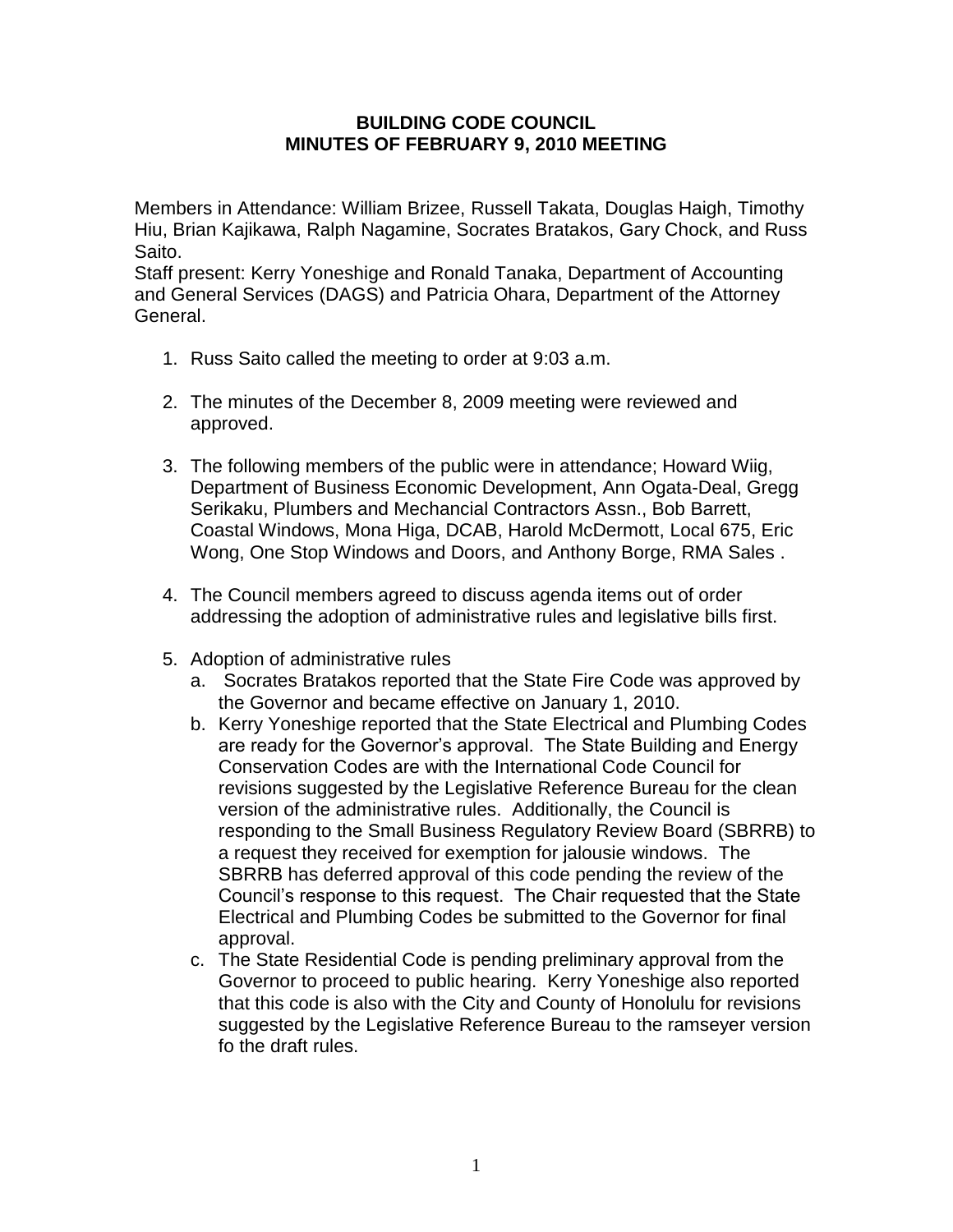- 6. The Chair noted that two bills, one on photovoltaic readiness of new residences and one for net zero consumption were bills that could affect the Council. Council members voted to allow the Chair to provide testimony to legislature on these bills. The message to provided in the testimony would be as follow;
	- a. Photovoltaic readiness: Support the idea but allow the Council time to determine the technical merits.
	- b. Net Zero; Support the idea but allow the Council time to determine the feasibility.
- 7. Public comment was made that the jalousie window and air filtration requirements of the State Energy Conservation Code were to restrictive. Council members felt that this Code provided sufficient exemption for homes designed to fit the weather in Hawaii. Members of the public questioned who would use the window exemption template which the Council members noted would be the designer of the new residences. Council members and members of the public who were interested in the subject agree to discuss it further in the investigative committee meeting addressing the 2009 IECC following the Council meeting.
- 8. Investigative Committees
	- a. Structural Provisions for 2009 International Building and Residential Codes; The Chair of the committee provided a summary of the amendments required and noted that approximately half were editorial amendments.
	- b. 2009 International Building Code, Residential Code, and Existing Building Code: Chair reported that the committee will be concluding its meetings on proposed amendments to the 2009 IBC this week. The recommendations will be consolidated with those provided by the Structural Provisions committee. Once the proposed amendments to the IBC are completed, the committee will begin on the IRC (Residential Code) to be followed by the IEBC (Existing Building).
	- c. Elevators; Council members noted that the 2009 IBC references to elevators for fire use and appropriate section of the IBC will be sent to Kerry Yoneshige for transmission to Keith Rudolph for followup.
	- d. A/C Ventilation; It was noted that the draft administrative rules at the are not at the Governor's Office but at the Department of Health. pending approval for public hearing. Question was raised as to the technical requirements of the draft code. As a result, the Council will review the technical aspects of this draft code and make any required decisions at the following meeting. Bill Brizee will review